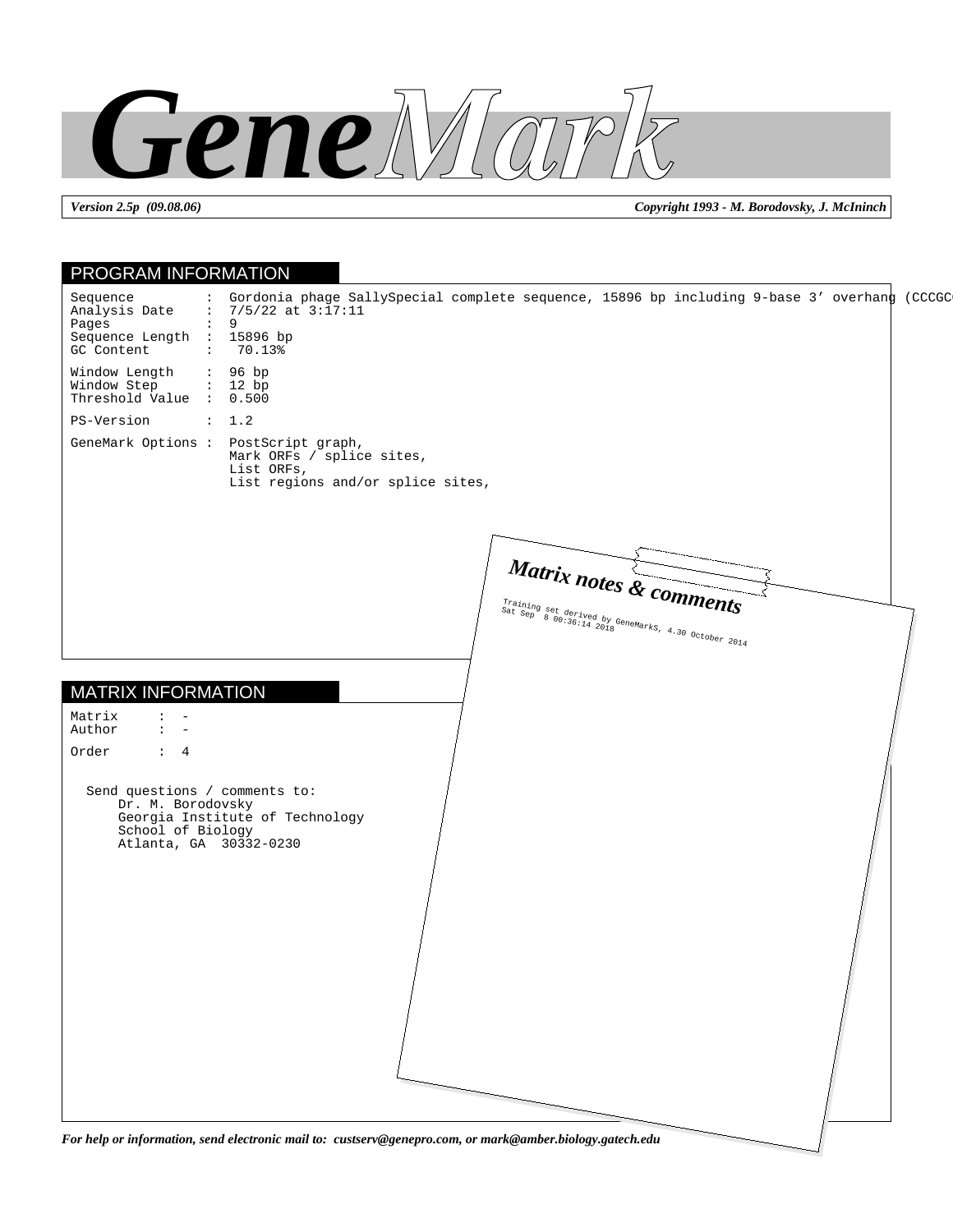

ecial complete sequence, 15896 bp including 9-base 3' overhang (CCCGCGCCT), Cluster DM, Order 4, Window 96, Step 12, 2/9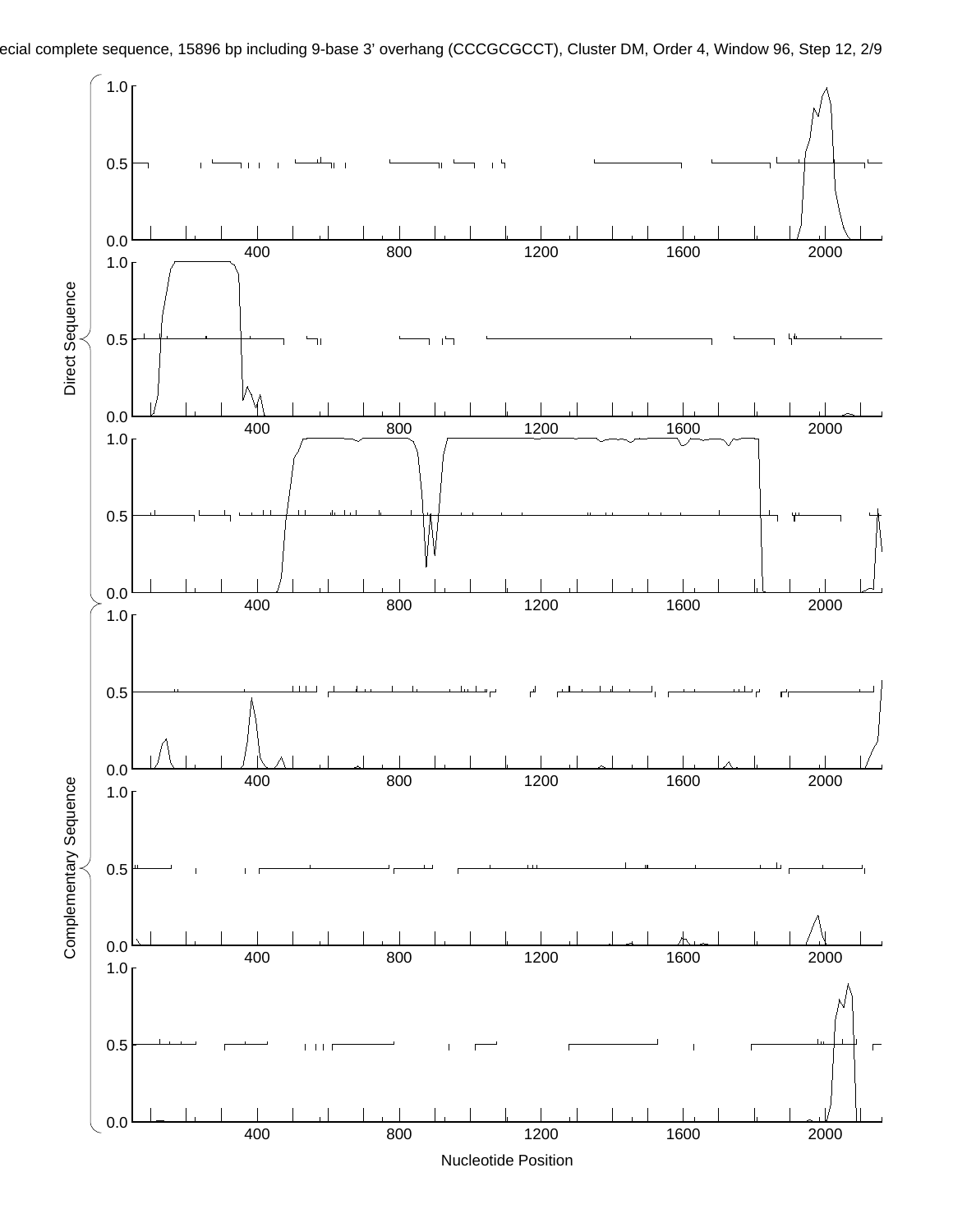

ecial complete sequence, 15896 bp including 9-base 3' overhang (CCCGCGCCT), Cluster DM, Order 4, Window 96, Step 12, 3/9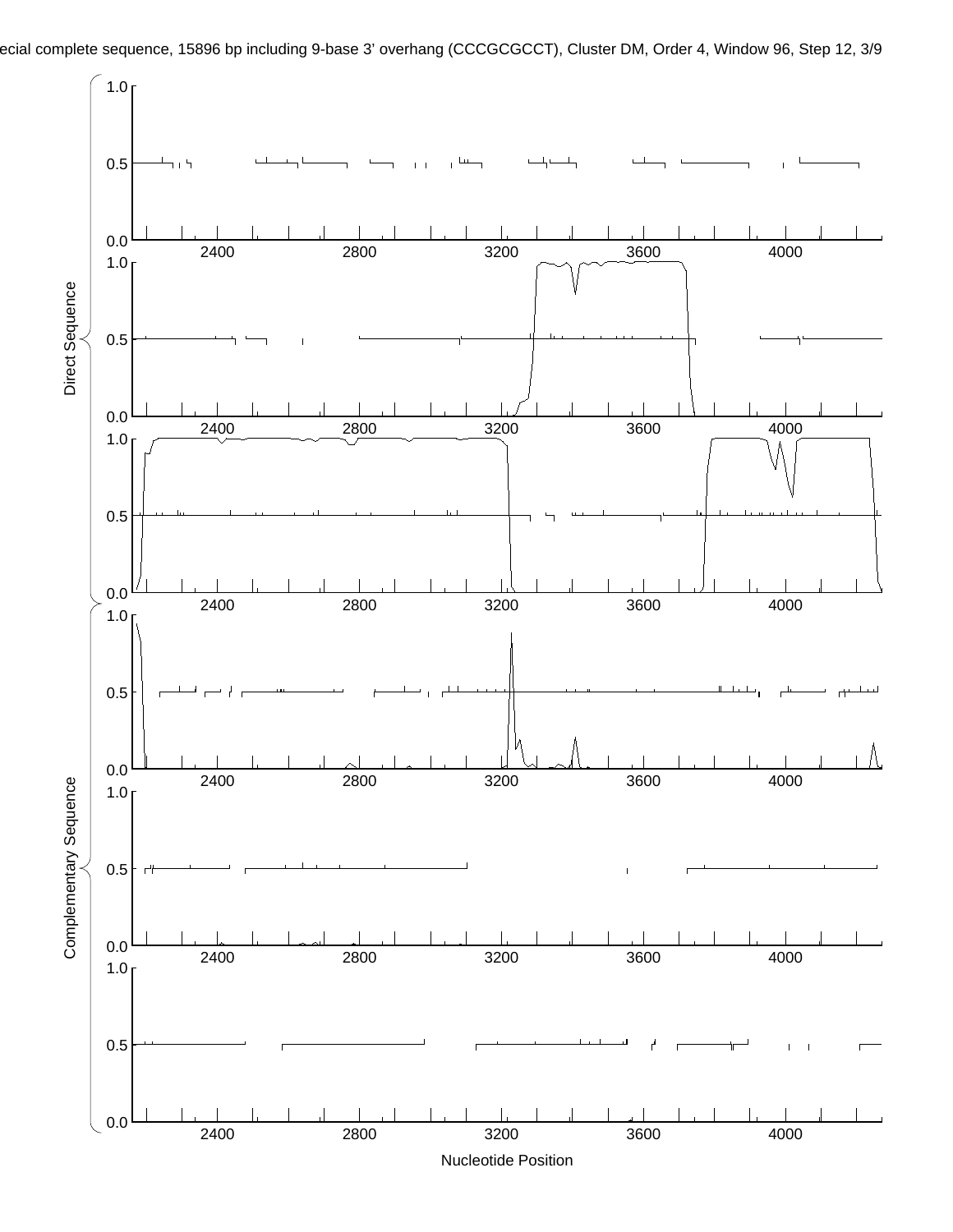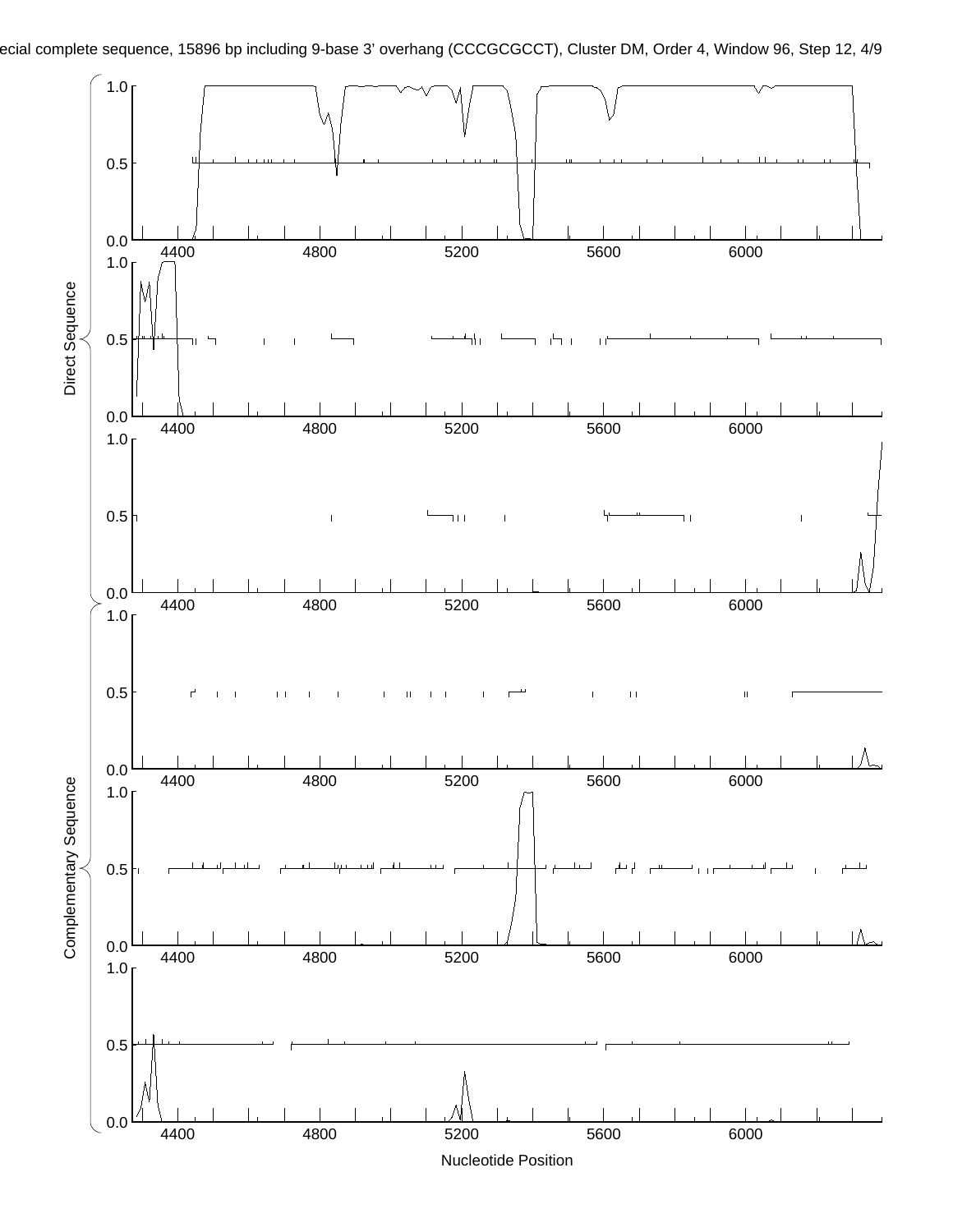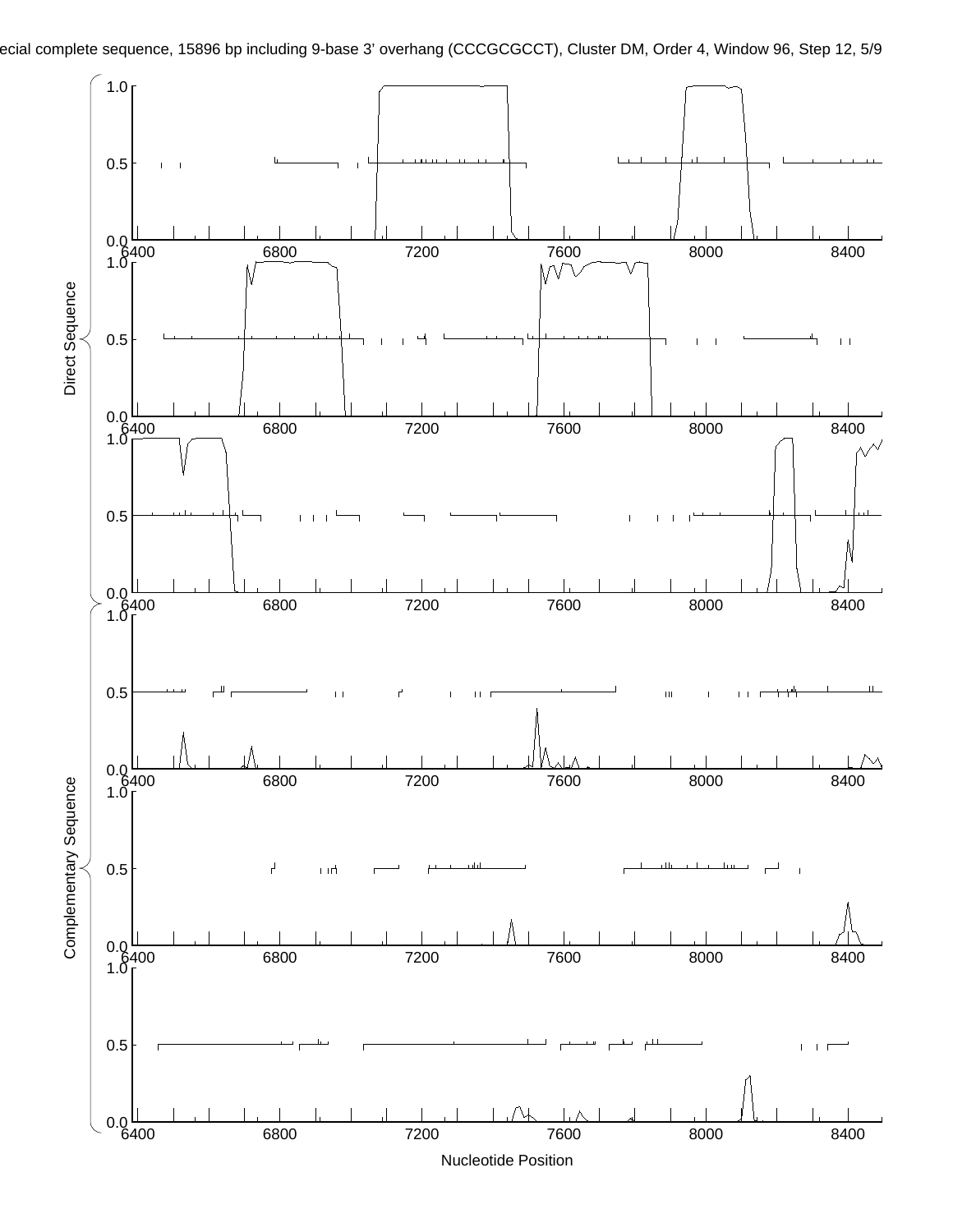

ecial complete sequence, 15896 bp including 9-base 3' overhang (CCCGCGCCT), Cluster DM, Order 4, Window 96, Step 12, 6/9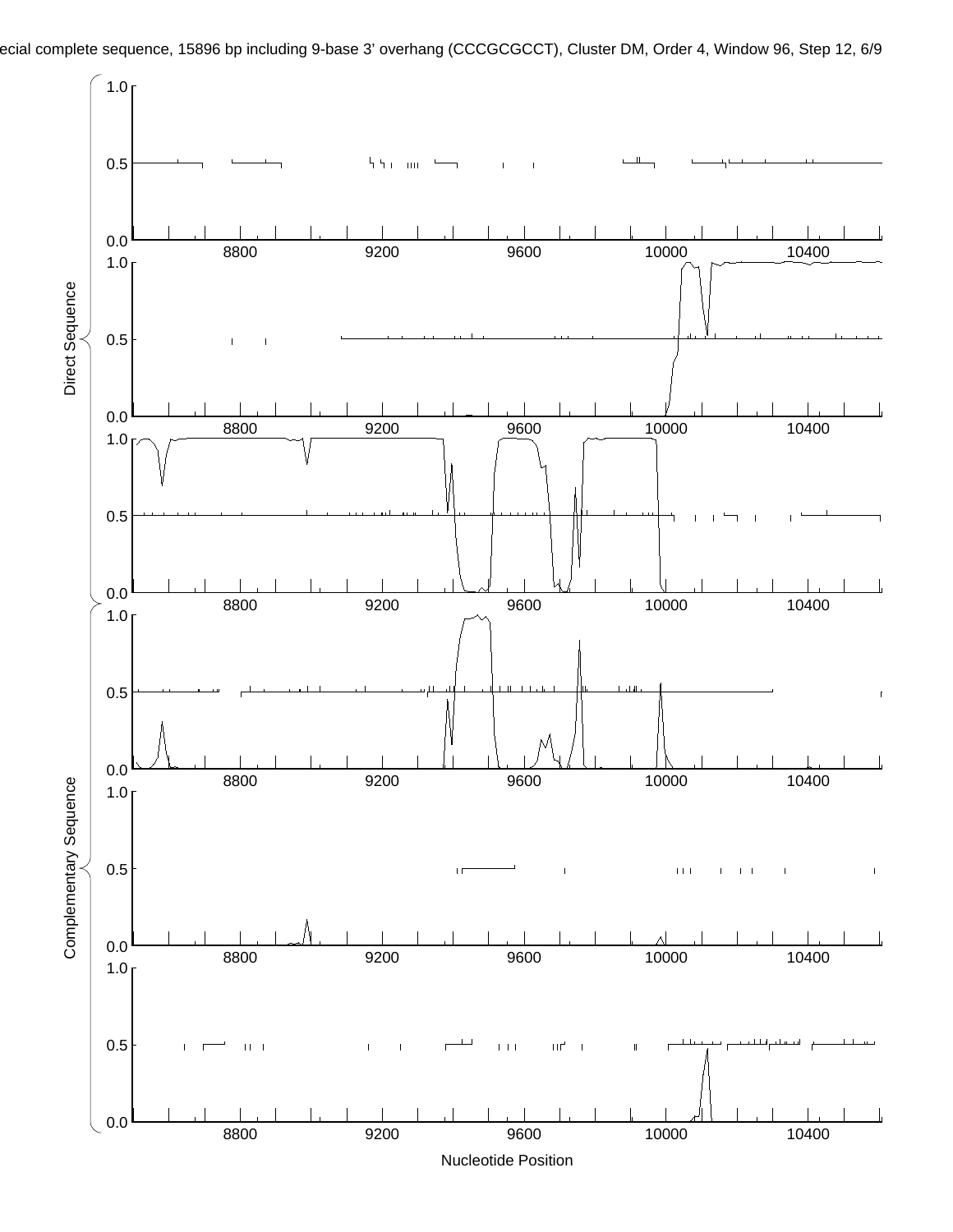

ecial complete sequence, 15896 bp including 9-base 3' overhang (CCCGCGCCT), Cluster DM, Order 4, Window 96, Step 12, 7/9

Nucleotide Position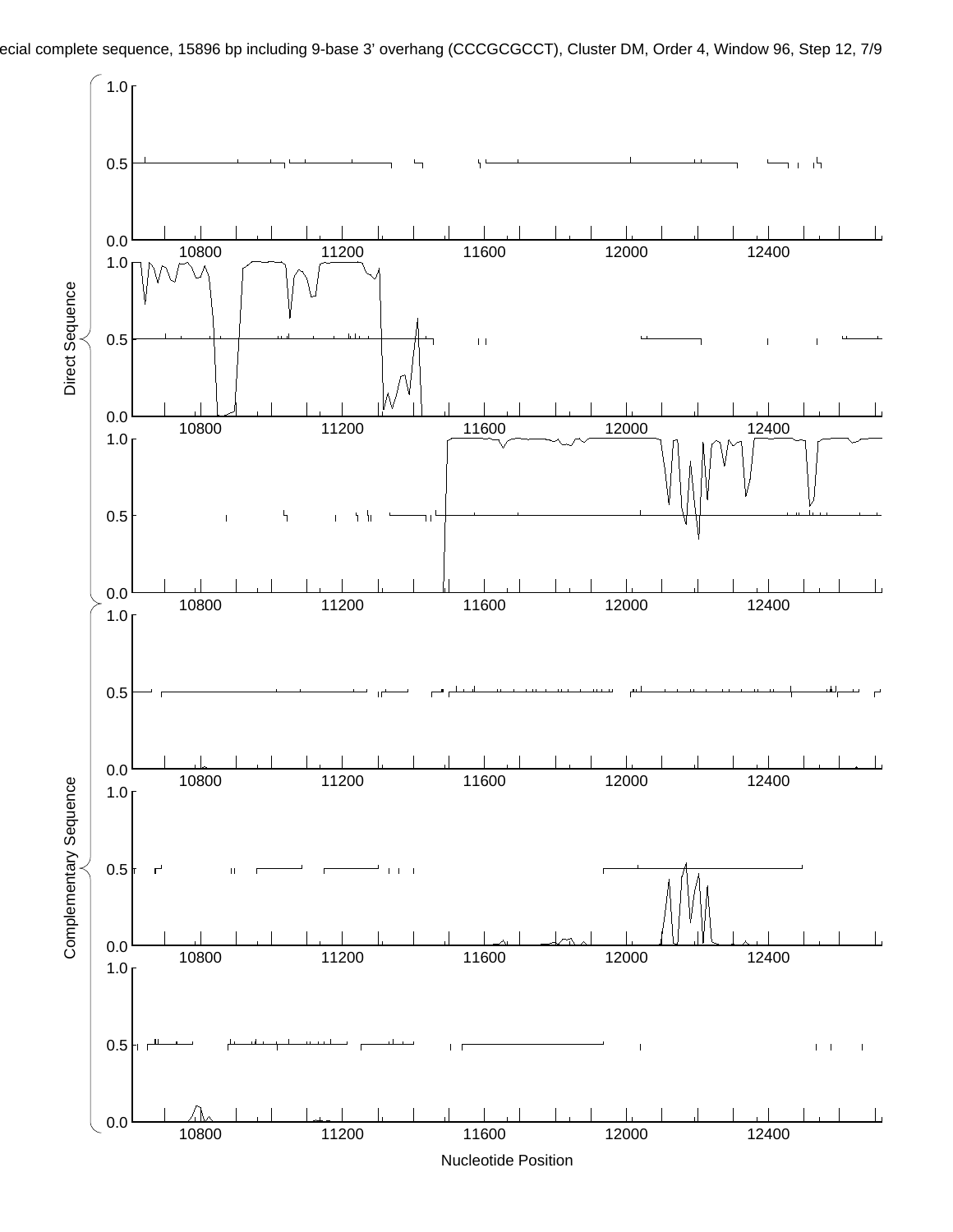

ecial complete sequence, 15896 bp including 9-base 3' overhang (CCCGCGCCT), Cluster DM, Order 4, Window 96, Step 12, 8/9